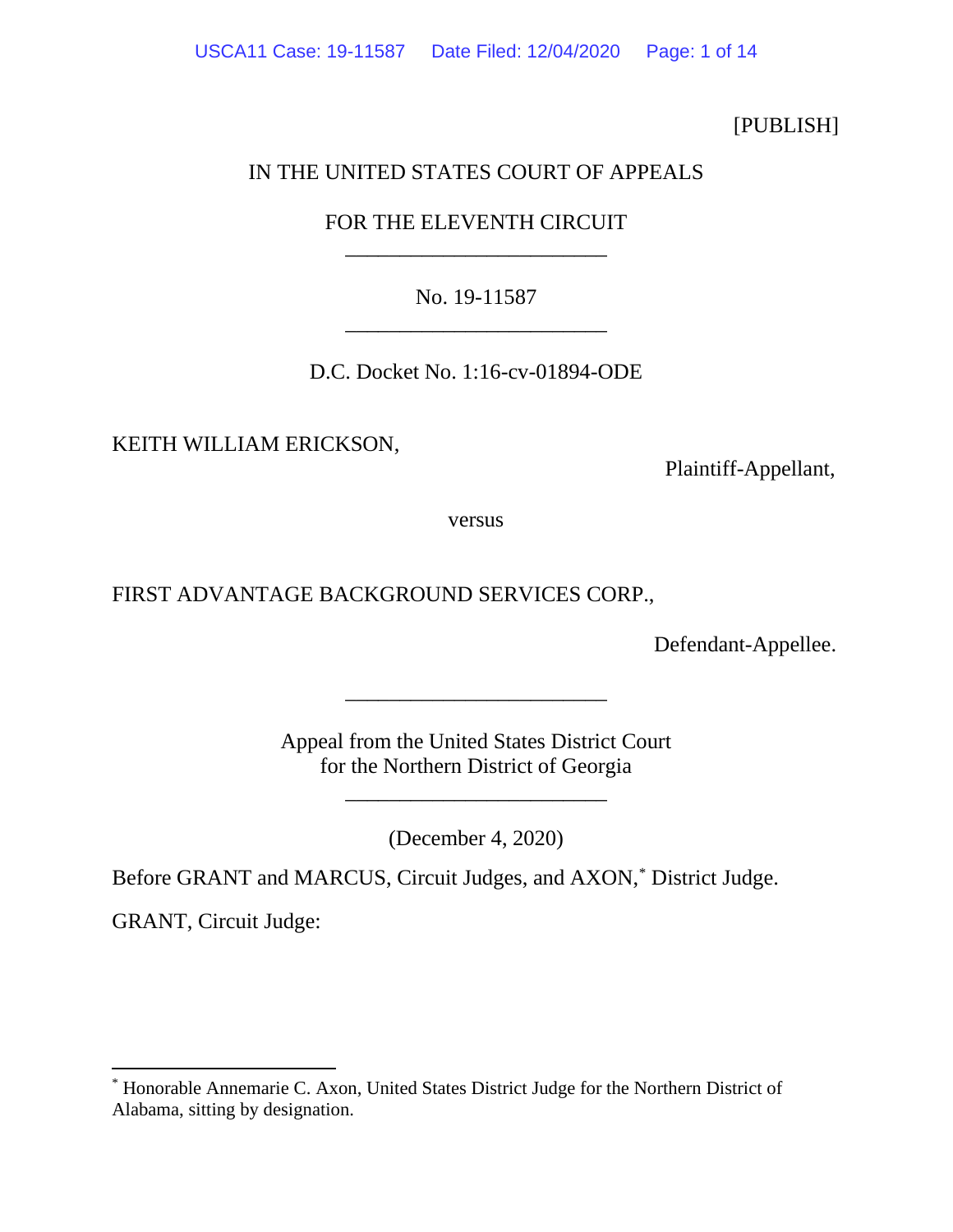Keith Erickson had his heart set on coaching his son's Little League team. He authorized a search of sex-offender records as part of his application, apparently without much worry—his record was entirely clean. To his surprise, he soon received a letter in the mail from First Advantage, the consumer reporting agency that performed the search. That letter brought unwelcome news: Erickson's name had returned a match. Though Erickson's own record was clear, his estranged father's was not. And because the two shared a name, the name-only search that Little League requested had flagged his father's record.

Erickson eventually sued First Advantage, claiming that the company's upsetting report failed to comply with the Fair Credit Reporting Act's "maximum possible accuracy" standard. The question for us is what that standard requires. The answer is that a report must be both factually correct and free from potential for misunderstanding. And because the report here met that standard, we affirm.

I.

As we've already said, Keith Erickson signed up to serve as an assistant coach for his oldest son's Little League team—a role he had filled twice before. When he signed his application, Erickson authorized Little League to run a background check, which included a search of registered sex-offender records.He provided Little League with his name (at the time, Keith Dodgson), as well as his date of birth, social security number, and home address.

Little League passed this information on to First Advantage, a consumer reporting agency it had worked with for several years to obtain background reports on its applicants. According to its agreement with Little League, First Advantage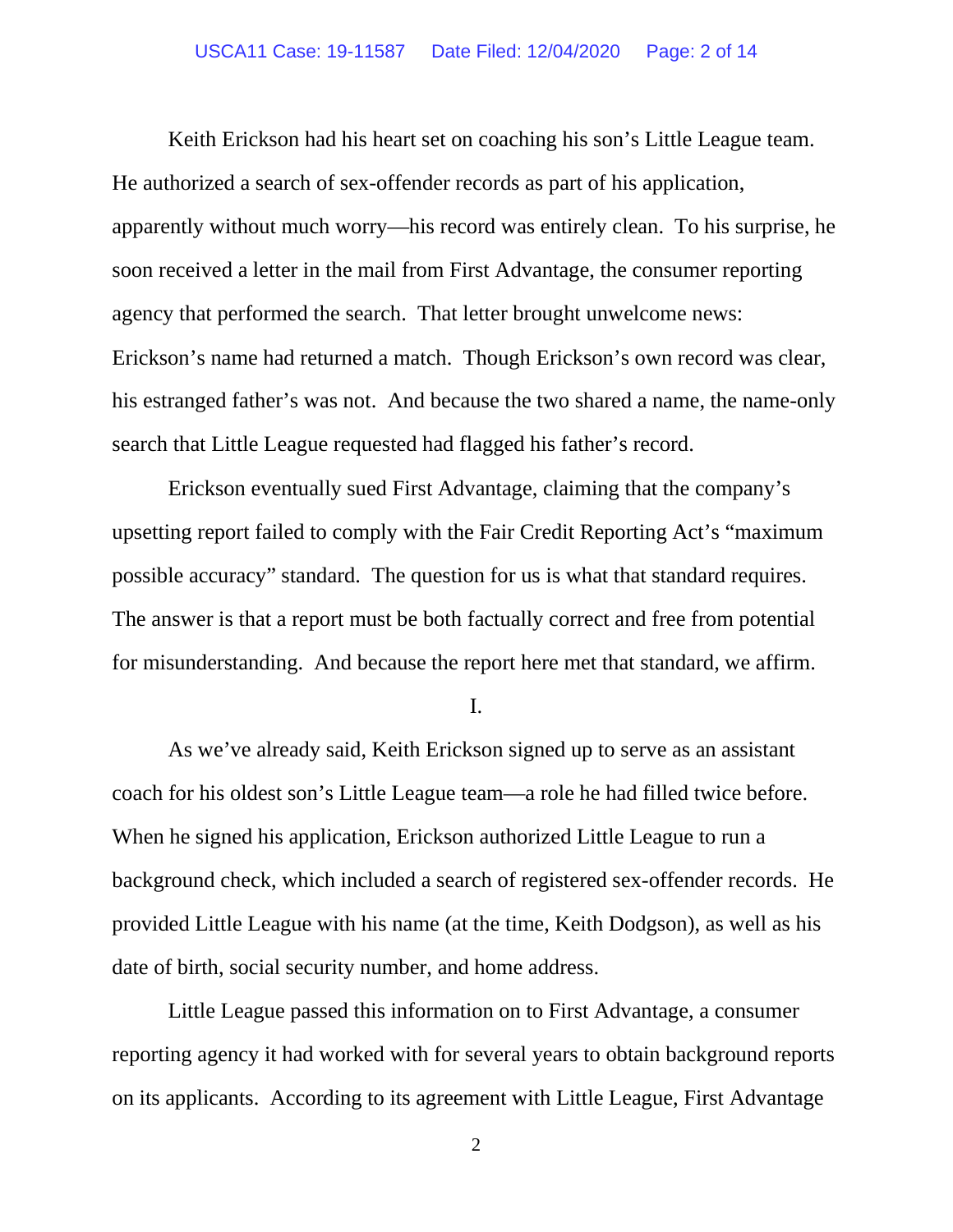## USCA11 Case: 19-11587 Date Filed: 12/04/2020 Page: 3 of 14

enters applicants' information into its own database to search for matching criminal and sex-offender registry records. That database includes records and files purchased from Experian Public Records, Inc., which is yet another consumer reporting agency.

In a typical search for sex-offender records, First Advantage inputs an applicant's name, complete date of birth, and, if available, Social Security number. It is not uncommon for the database to contain a sex-offender registry record without the underlying record of conviction. And for some jurisdictions, including the one at play here, First Advantage's database (for reasons that are unclear and not challenged) only contains sex offenders' names and birth years, but not complete dates of birth. In an attempt to cast a broad net where information is incomplete, the Little League agreement specifies that First Advantage will search for sex-offender records using only an applicant's first and last name in any jurisdictions where the database lacks those complete dates of birth. And if one of those name-only searches returns a result, Little League in turn would need to review available demographic data from the relevant State's website before determining that a sex-offender record actually belongs to an applicant.

That brings us to the facts behind this case, none of which are in dispute. At the direction of Little League, First Advantage searched its database using Erickson's identifying information and did not find any matching criminal records. But it did find a sex-offender record: a "Keith Dodgson" in Pennsylvania. That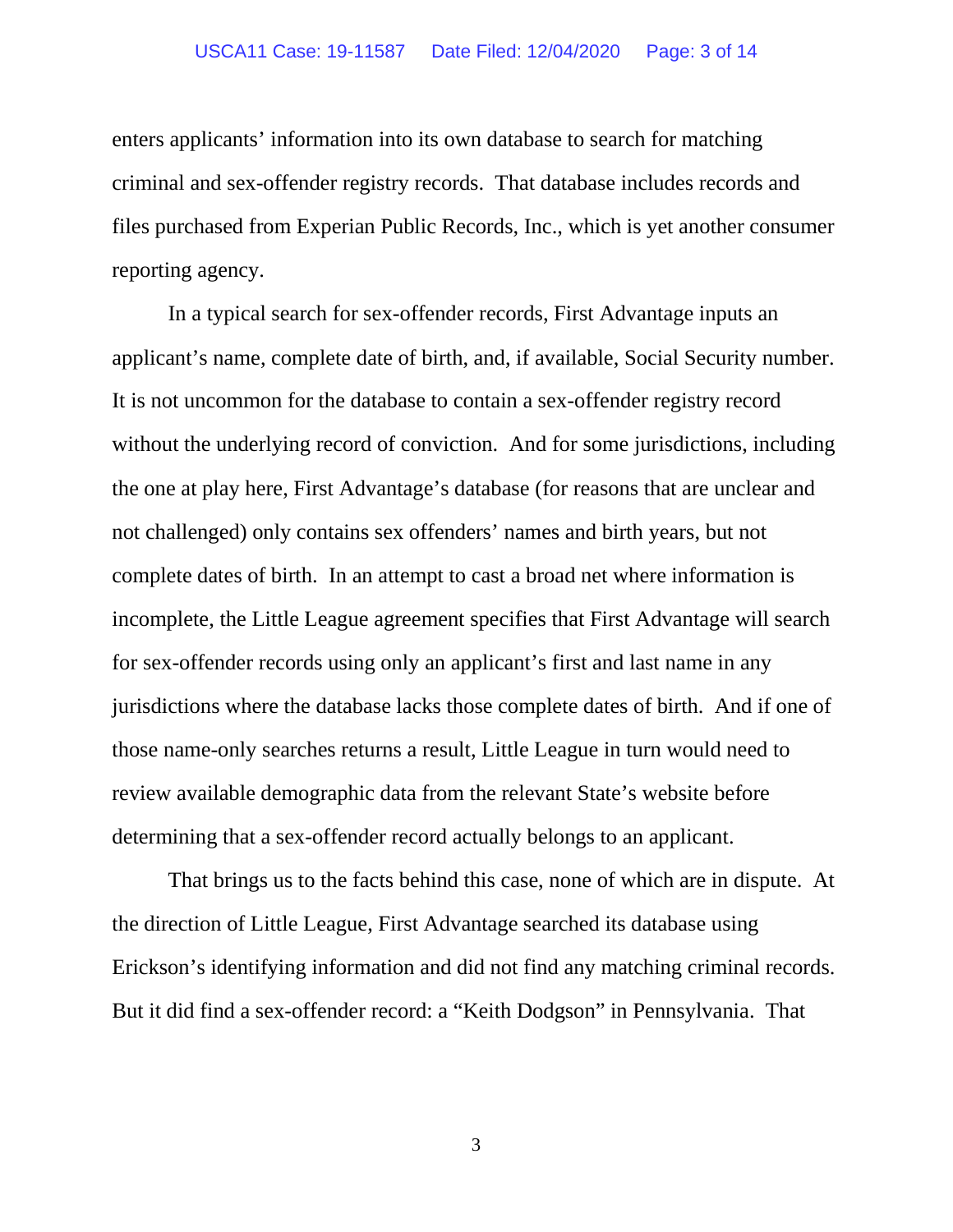## USCA11 Case: 19-11587 Date Filed: 12/04/2020 Page: 4 of 14

match was obtained by a name-only search because the database did not include the sex offenders' complete dates of birth.

First Advantage prepared a background report on Erickson to send to Little League. After identifying the sex-offender record that matched Erickson's name, the report stated "This Record is matched by First Name, Last Name ONLY and may not belong to your subject. Your further review of the State Sex Offender Website is required in order to determine if this is your subject." The report then directed Little League to Pennsylvania's sex-offender data to compare the "demographic data and available photographs," noting that Little League might "conclude that the records do not belong to" Erickson.

First Advantage also sent Erickson a letter informing him that he "share[d] the same name with a known criminal or registered sex offender" and that the record would be sent to Little League for review. The letter noted that "Little League is aware this record may not be yours" and explained that Little League was "committed" to investigating further if it planned to deny Erickson's application based on the report. It also stated that the potential match was confidential and would not be provided to anyone outside of Little League. Finally, the report itself assured Erickson that if Little League planned to take "adverse action based in whole or in part on the contents of this report," it must first provide him with a copy of the report.

Any non-sex offender would likely feel worried after receiving that kind of report—but Erickson was devastated. He shared a name with his biological father,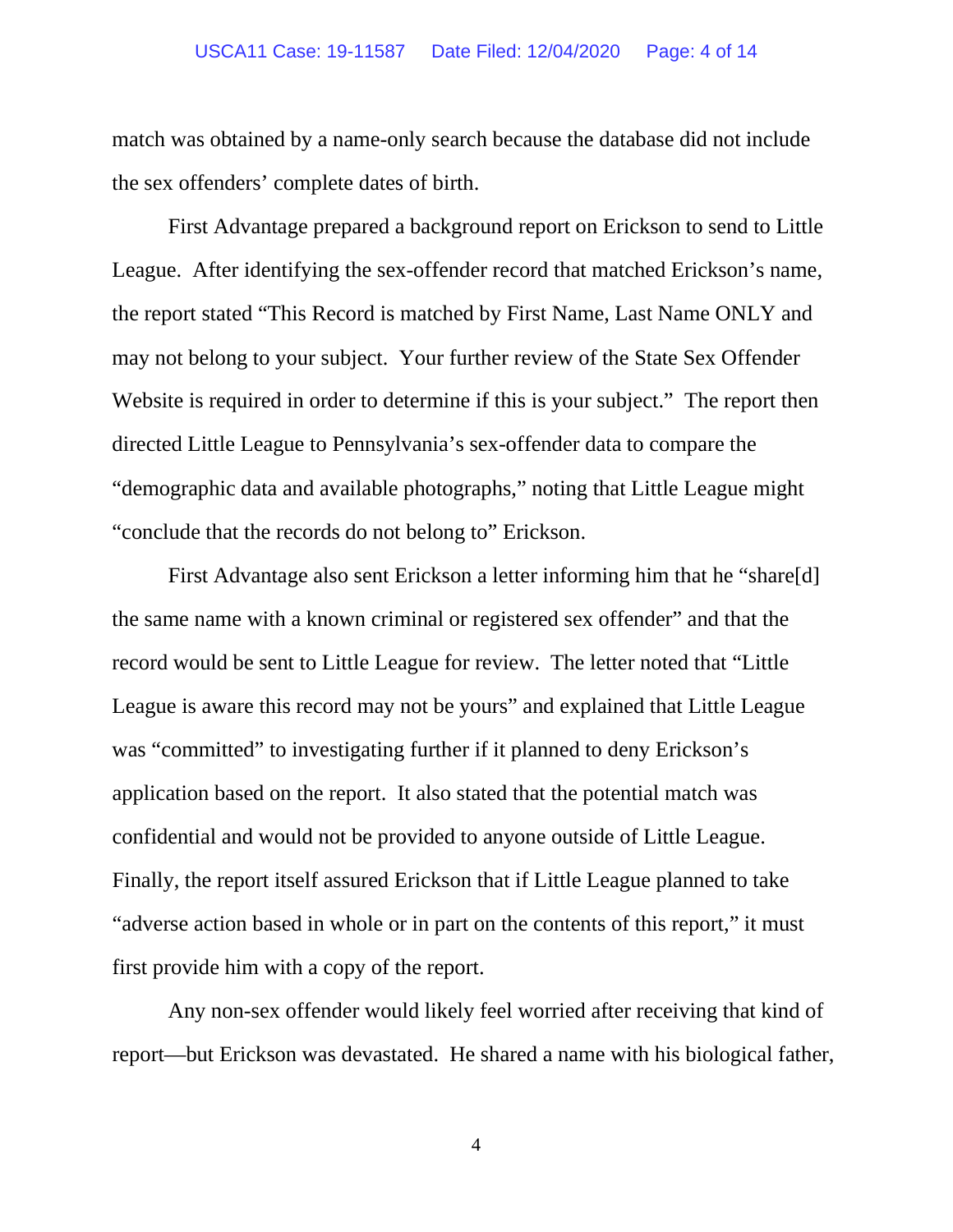## USCA11 Case: 19-11587 Date Filed: 12/04/2020 Page: 5 of 14

and though he had severed all contact years before, he knew that his father was the source of the match.

He went into damage control mode. Erickson called First Advantage to explain the situation, and his wife contacted Little League. A First Advantage representative explained that the match was based only on his name, and a Little League affiliate explained that this kind of thing "happens." Still, though it was unclear whether anyone at Little League had even seen the report yet, Erickson decided not to coach his son's team because of his humiliation.

To avoid further association with his father, Erickson and his wife decided to change their family's last name from Dodgson to Erickson—a decision that particularly stung Erickson, who had been known by his last name throughout his military career. What's more, military rules required him to disclose the reason for his name change to others in his chain of command, a process that he reports was painful. Erickson also made numerous disclosures to colleagues, neighbors, and friends about his father's status as a registered sex offender to explain why his family no longer went by the name "Dodgson."

Two months after receiving the sex-offender notification, Erickson initiated this lawsuit against First Advantage, alleging that the company failed to "follow reasonable procedures to assure maximum possible accuracy" of the information concerning Erickson in the report, in violation of the Fair Credit Reporting Act. 15 U.S.C. § 1681e(b). To succeed, Erickson needed to show both that First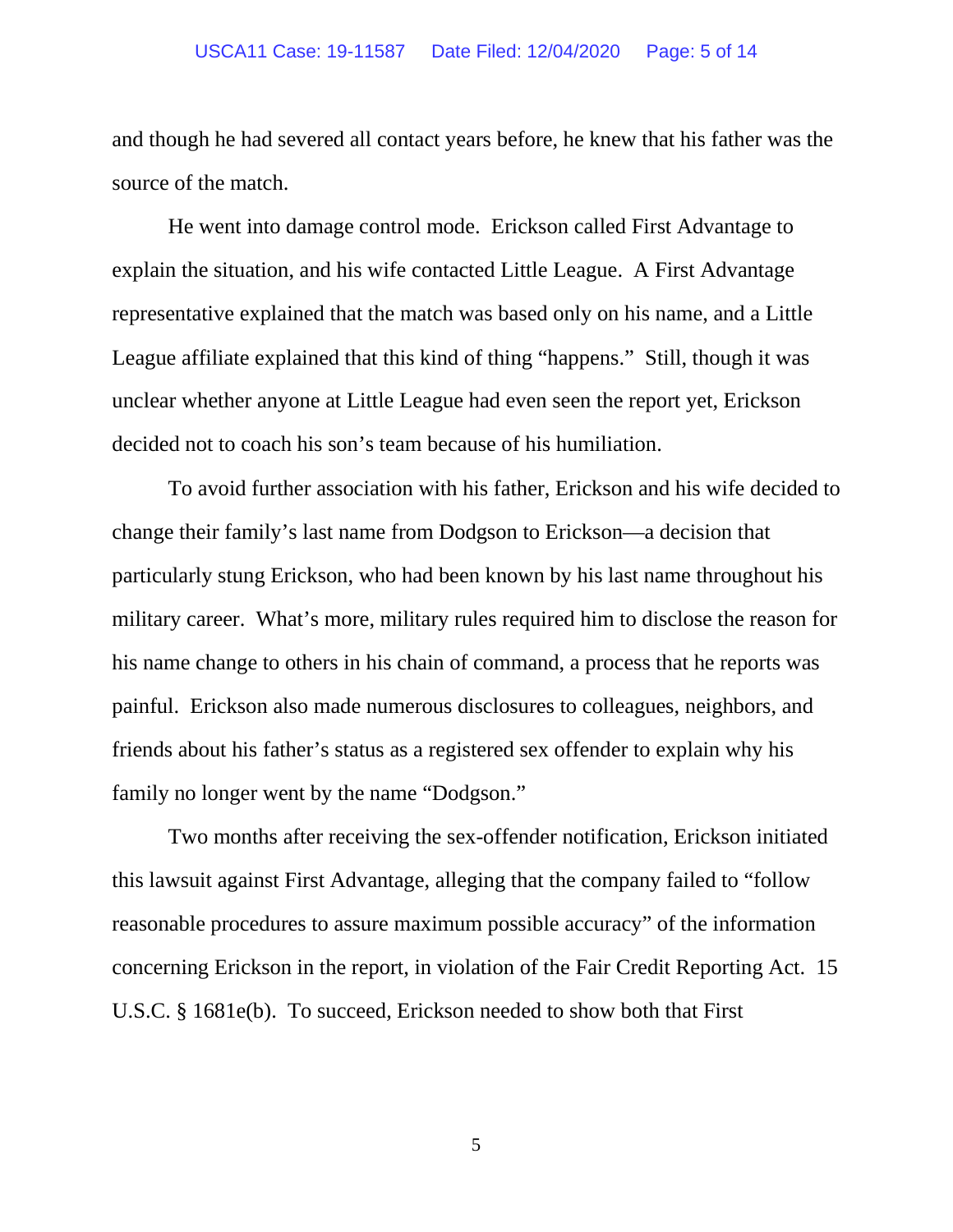## USCA11 Case: 19-11587 Date Filed: 12/04/2020 Page: 6 of 14

Advantage's report failed to comply with the Act's "maximum possible accuracy" standard and that the report caused him harm. *Id.* 

A jury trial followed. Erickson called three witnesses—himself, his wife, and First Advantage's Vice President of Operations—and introduced, among other exhibits, his application to coach, the background report, and the notification letter. After he rested his case, First Advantage moved for judgment as a matter of law. The district court granted the motion, finding that Erickson had failed to establish two essential elements of his case: that the report was inaccurate and that it caused him harm. This appeal followed.

## II.

We review a district court's grant of judgment as a matter of law de novo, applying the same standards as the district court. *Slicker v. Jackson*, 215 F.3d 1225, 1229 (11th Cir. 2000). Judgment as a matter of law is appropriate only if "reasonable people could not arrive at a contrary verdict." *Bogle v. Orange Cnty. Bd. of Cnty. Comm'rs*, 162 F.3d 653, 656 (11th Cir. 1998) (quotation omitted). We view the evidence and reasonable inferences drawn from it in "the light most favorable to the nonmoving party." *Eghnayem v. Bos. Sci. Corp.*, 873 F.3d 1304, 1313 (11th Cir. 2017).

We review evidentiary rulings for abuse of discretion. *United States v. Frazier*, 387 F.3d 1244, 1258 (11th Cir. 2004). A district court abuses its discretion "if it applies an incorrect legal standard, follows improper procedures in making the determination, or makes findings of fact that are clearly erroneous." *Chi. Trib. Co. v. Bridgestone/Firestone, Inc.*, 263 F.3d 1304, 1309 (11th Cir.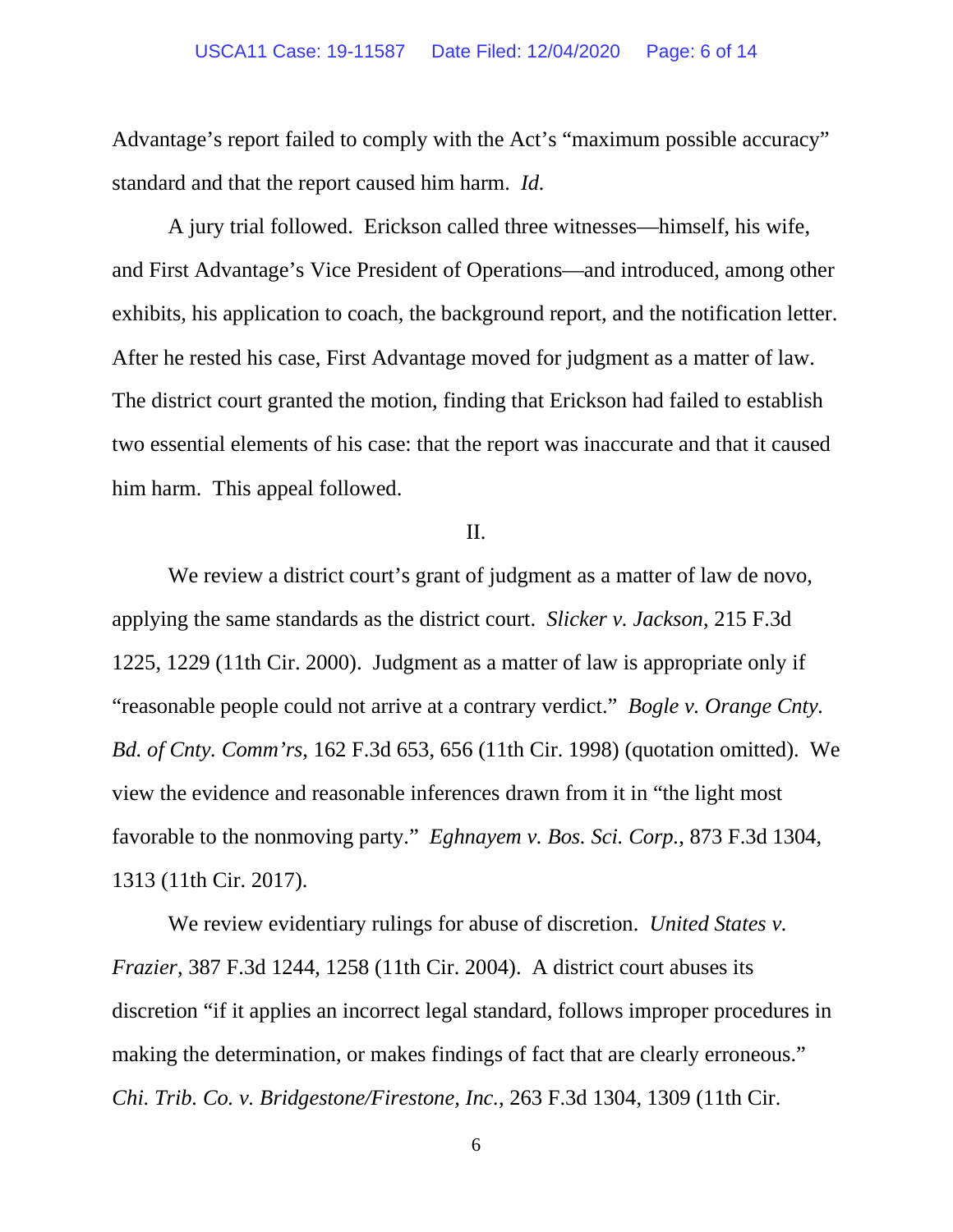2001). It enjoys "considerable leeway" in making evidentiary decisions. *Frazier*, 387 F.3d at 1258 (quoting *Kumho Tire Co., Ltd. v. Carmichael*, 526 U.S. 137, 152 (1999)).

## III.

On appeal, Erickson raises three arguments, though our rejection of the first turns out to be enough to resolve his case. That argument is that First Advantage's report violated the Fair Credit Reporting Act's "maximum possible accuracy" standard because it was false and misleading. Erickson follows up with an evidentiary argument related to his contention that First Advantage not only violated the Act, but did so willfully, opening the door to punitive damages. And finally, he says that the entire damages phase of the case should be retried because he was not allowed to enter evidence of his name change and subsequent disclosures at trial in support of his theory of reputational harm. Because we conclude that First Advantage did not violate the Act, there can be no willful violation; nor can there be any actionable reputational harm.

#### A.

Before analyzing Erickson's "maximum possible accuracy" argument, we offer some background about the Fair Credit Reporting Act as a whole. One of the Act's stated purposes is to ensure fair and accurate reporting about consumers. 15 U.S.C. § 1681(a)–(b). To that end, it imposes various requirements on consumer reporting agencies. One of those requirements is that consumer reporting agencies "follow reasonable procedures" to ensure "maximum possible accuracy" of information in consumer reports. 15 U.S.C. § 1681e(b). Consumers harmed when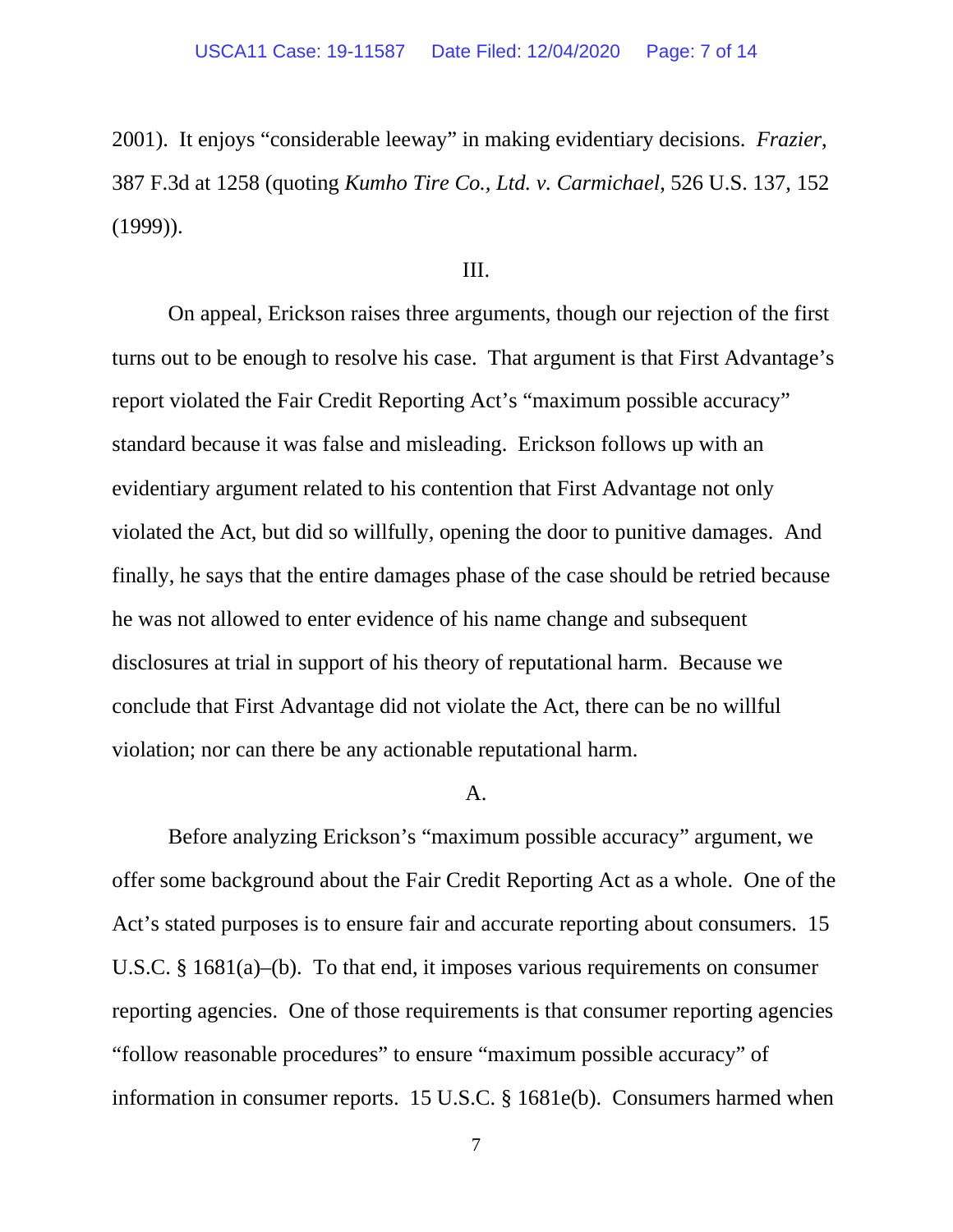a consumer reporting agency fails to live up to that duty also have a private right of action under the Act. 15 U.S.C. § 1681n.

We have previously explained that to make out a claim for a violation of § 1681e(b), a plaintiff must show at least two things: that a consumer report was inaccurate and that the inaccurate report caused him to suffer damages. *Cahlin v. Gen. Motors Acceptance Corp.*, 936 F.2d 1151, 1156, 1161 (11th Cir. 1991). And absent those showings—particularly the inaccurate report—the reasonableness of the reporting agency's procedures turns out not to matter. *Id*. at 1156. Here, the district court saw Erickson's case as doubly deficient—it concluded that the report to Little League was not "materially misleading" and that it did not damage Erickson in any event. Erickson of course disagrees. So, taking first things first, we need to consider whether the report provided to Little League was accurate that is, whether it complied with the "maximum possible accuracy" standard of § 1681e(b). If it did, Erickson's case goes no further.

This Court has not yet decided exactly what the "maximum possible accuracy" standard entails. *Id.* at 1157; *see also Pedro v. Equifax, Inc.*, 868 F.3d 1275, 1281 (11th Cir. 2017) (stating in dicta that "the better reading of the Act requires that credit reports be both accurate and not misleading"). District courts in our Circuit, meanwhile, have taken a variety of approaches: sometimes declining to set a particular standard, sometimes analyzing whether the report was both correct and not misleading, and other times reading the Act to require only that information be "technically accurate"—that is, not false. *See, e.g.*, *Heupel v. Trans Union LLC*, 193 F. Supp. 2d 1234, 1240 (N.D. Ala. 2002) (requiring only technical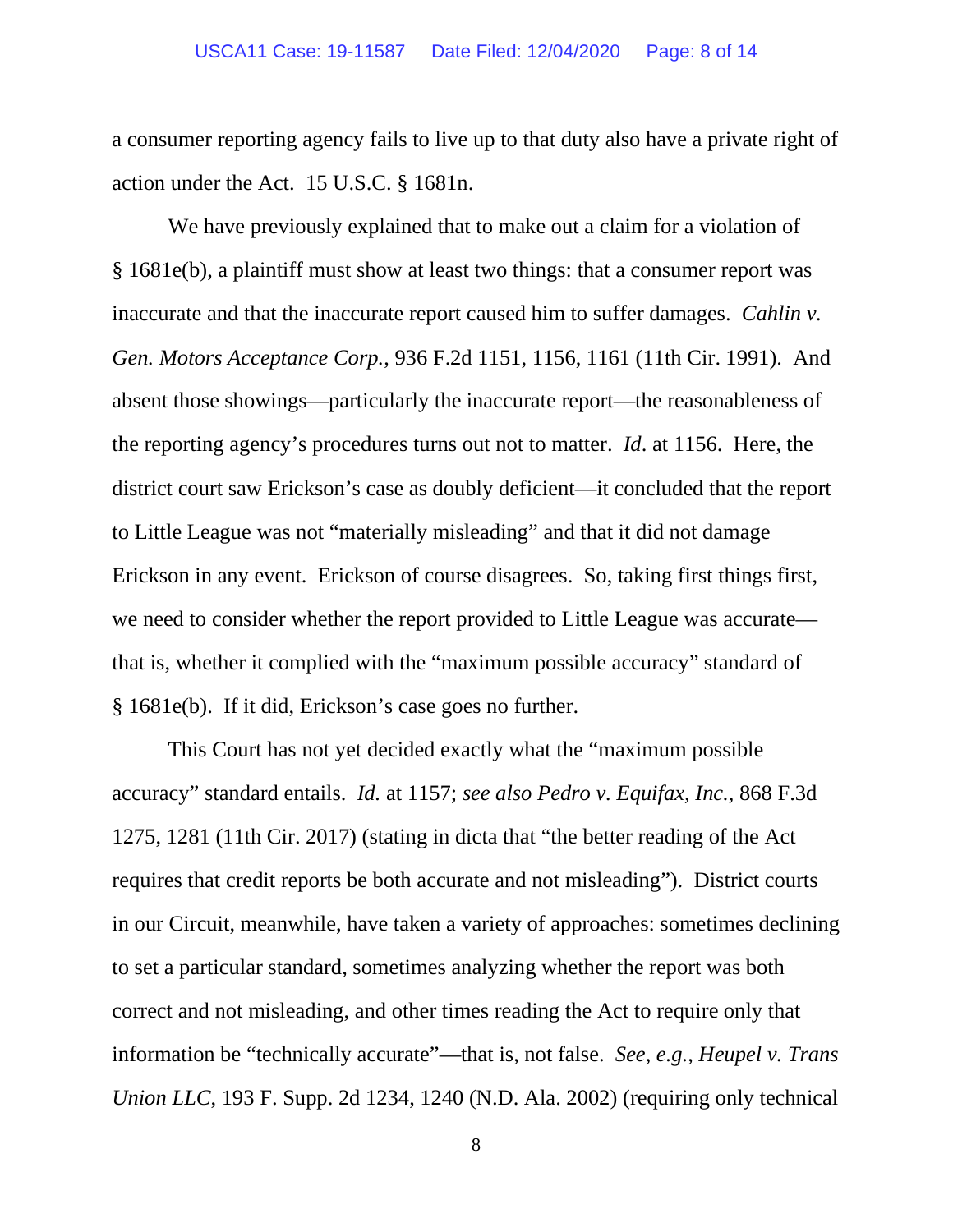accuracy); *Johnson v. Equifax, Inc.*, 510 F. Supp. 2d 638, 646 (S.D. Ala. 2007) (analyzing both whether the report was technically accurate and whether it was misleading); *Smith v. E-Backgroundchecks.com, Inc.*, 81 F. Supp. 3d 1342, 1357 n.18 (N.D. Ga. 2015) (describing the standard as "more than merely allowing for the possibility of accuracy" (quotation omitted)). Other courts have read it to require that information be factually true and neither misleading nor incomplete. *See, e.g.*, *Koropoulos v. Credit Bureau, Inc.*, 734 F.2d 37, 40–44 (D.C. Cir. 1984).

We don't see why the Act should not be read to require that a report be both technically accurate and not misleading—in fact, we think that is what the statutory text demands. After all, the Fair Credit Reporting Act requires more than just accuracy in consumer reports—it requires "maximum possible accuracy." The words "maximum" and "possible" mean "greatest in quantity or highest in degree attainable" and "falling or lying within the powers" of an agent or activity. *Webster's Third New International Dictionary* 1396, 1771 (3d ed. 1961); *see also American Heritage Dictionary of the English Language* 808, 1023 (1979) (defining "maximum" as "greatest possible quantity, degree, or number" and "possible" as "[c]apable of happening, existing, or being true without contradicting proven facts, laws, or circumstances").

"Accuracy," in turn, means "freedom from mistake or error." *Webster's Third New International Dictionary* 13; *see also American Heritage Dictionary* 9 ("[e]xactness; correctness"). And being free from "mistake" or "error" means being free from "a misunderstanding of the meaning or implication of something" and not deviating from "truth or accuracy." *Webster's Third New International*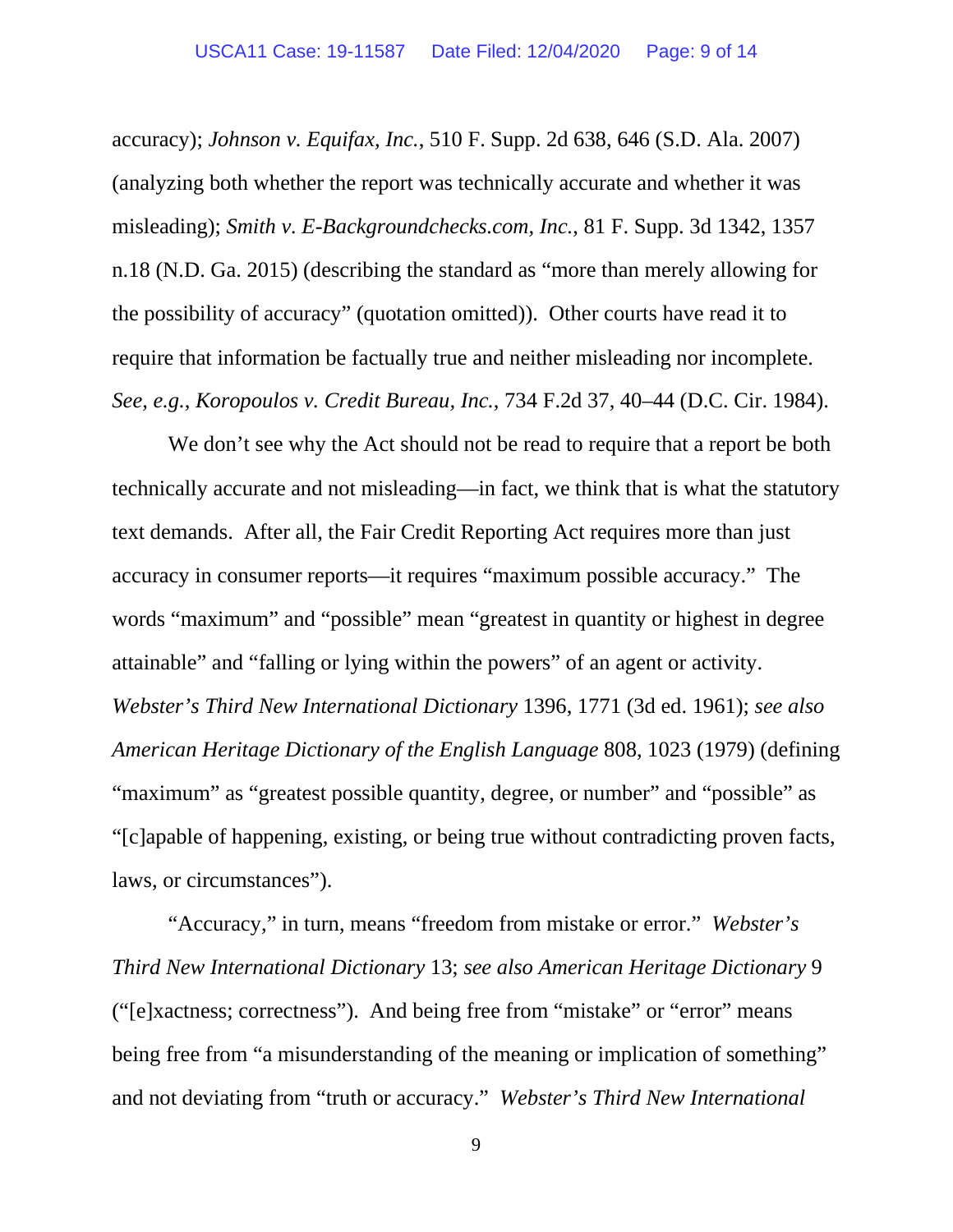*Dictionary* 772, 1446; *see also American Heritage Dictionary* 445, 840 (defining "mistake" as "error or fault" or a "misconception or misunderstanding," and "error" as an "act, assertion, or belief that unintentionally deviates from what is correct, right, or true").

These definitions all point in one direction: that to reach "maximum possible accuracy," information must be factually true and also unlikely to lead to a misunderstanding. Under that standard, a report that contains factually incorrect information is plainly inaccurate under the Fair Credit Reporting Act. So too for a report that contains factually correct information but nonetheless misleads its users as to its meaning or implication. Similar understandings of the Act find support in other circuits. *Dalton v. Cap. Associated Indus., Inc.*, 257 F.3d 409, 415 (4th Cir. 2001); *Sepulvado v. CSC Credit Servs., Inc.*, 158 F.3d 890, 895 (5th Cir. 1998); *Twumasi-Ankrah v. Checkr, Inc.*, 954 F.3d 938, 942 (6th Cir. 2020); *Gorman v. Wolpoff & Abramson, LLP*, 584 F.3d 1147, 1163 (9th Cir. 2009).

One thing to add—whether a report is misleading is an objective measure, one "that should be interpreted in an evenhanded manner toward the interests of both consumers and potential creditors in fair and accurate credit reporting." *Cahlin*, 936 F.2d at 1158. Though we declined to adopt a particular standard in *Cahlin*, we explained that any "maximum possible accuracy" standard must be applied objectively. *Id.* So when evaluating whether a report is accurate under the Act, we look to the objectively reasonable interpretations of the report. If a report is so misleading that it is objectively likely to cause the intended user to take adverse action against its subject, it is not maximally accurate. On the other hand,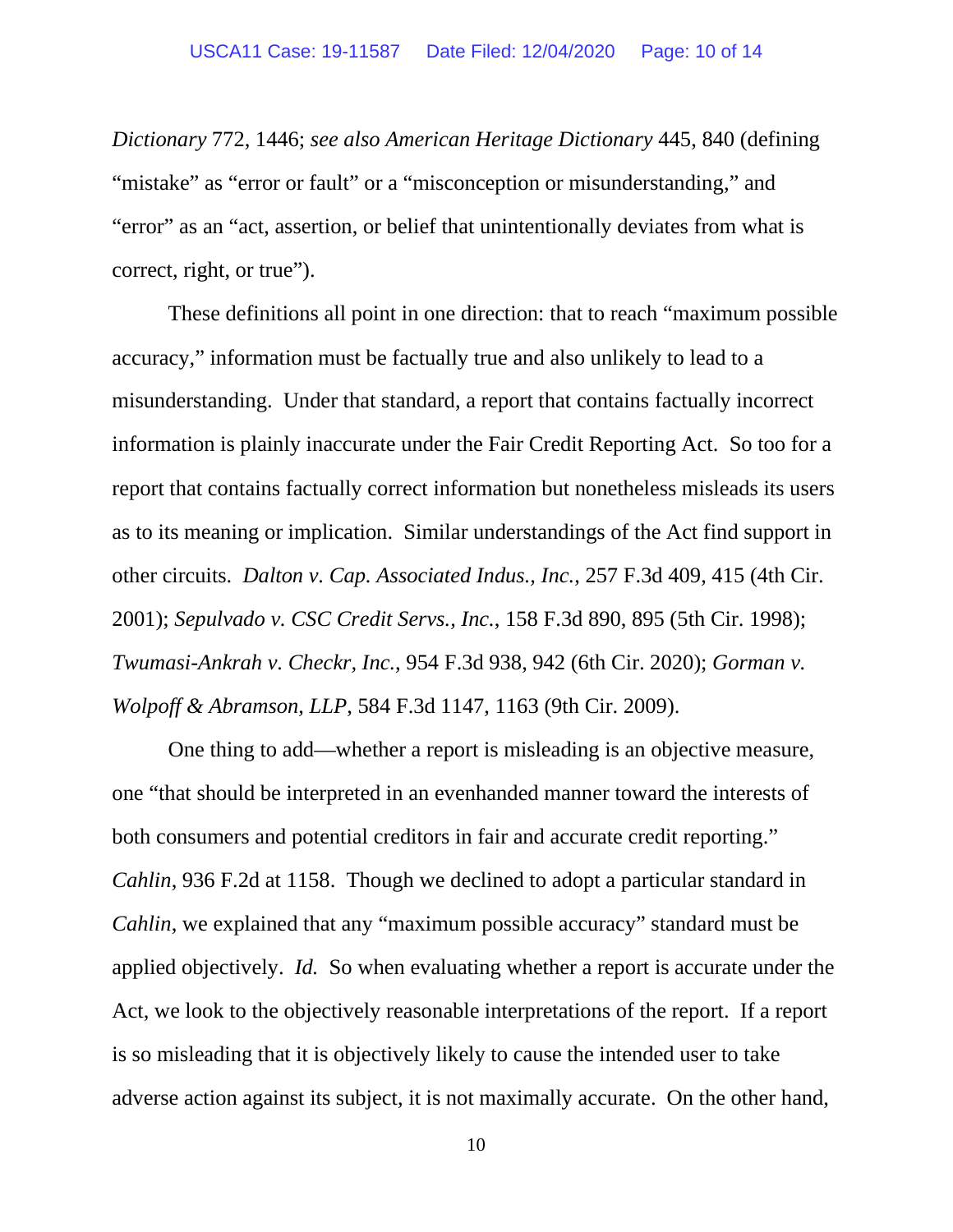the fact that some user somewhere could possibly squint at a report and imagine a reason to think twice about its subject would not render the report objectively misleading.

In sum, a report must be factually incorrect, objectively likely to mislead its intended user, or both to violate the maximal accuracy standard of the Fair Credit Reporting Act.

## B.

Having defined the standard for "maximum possible accuracy," we now apply it. To begin, the Little League report was factually correct. The report stated that a registered sex offender in Pennsylvania shared Erickson's first and last name. True. And the report did not wrongfully attribute that record to Erickson. Closer to the opposite, in fact—it explained that the matching record was located using a name-only search and cautioned that the record might not be Erickson's at all.

Erickson says this is not enough. He argues that the report was "patently inaccurate": it was requested for him, it included a sex-offender record, and he is not a sex offender. But his conclusion just does not follow from his premises. The report never assigned the sex-offender record to Erickson, and again, it suggested that the record might *not* be connected to him. Simply put, the report was what it said it was—an alert that someone by the name of Keith Dodgson had a Pennsylvania sex-offender record.

That brings us to the second prong of the test—whether the report was misleading. And here, the only objectively reasonable interpretation of the report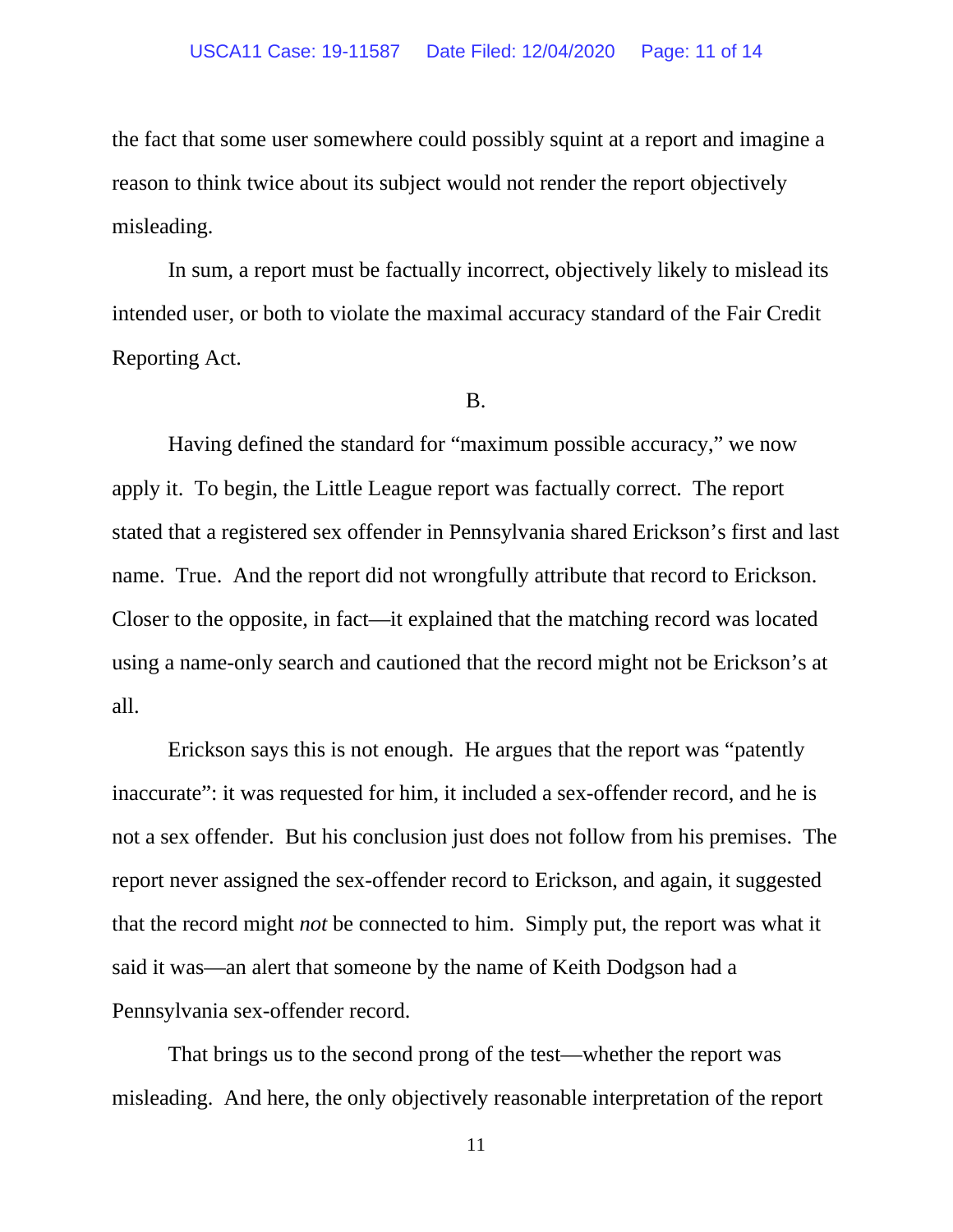was one that was *not* misleading. A reasonable user of the report standing in the shoes of Little League—that is, a user who had hired a consumer reporting agency to search an internal database for sex-offender records, knowing that some searches would be performed only by name and knowing that further research was required before attributing any of those matched records to a particular individual—would not be misled by the report to such an extent that it would take negative action against Erickson. Little League knew that it would get what it asked for here—a search based only on first and last name. And it also knew that it could not attribute any of those matched records to an applicant without conducting further research first.

In fact, the report reminded Little League that "further review of the State Sex Offender Website" was *required* in order to determine if the record was Erickson's. A reasonable user would not take adverse action against Erickson based on this report because the only reasonable understanding of it was that someone with Erickson's name was a registered sex offender in Pennsylvania—not that Erickson himself was that person.

To be sure, this is not a license to caveat one's way out of liability for an affirmatively misleading report. We have all run into large-print headlines or promises that are belied by the lengthy fine print at the bottom. That kind of report would be objectively misleading. Nor will vague equivocations like "the criminal history cited may not be 100 percent accurate" suffice to save an otherwise misleading report. Some cases will be closer than this one, and require tighter judgment calls about whether a report is misleading. But here, the report's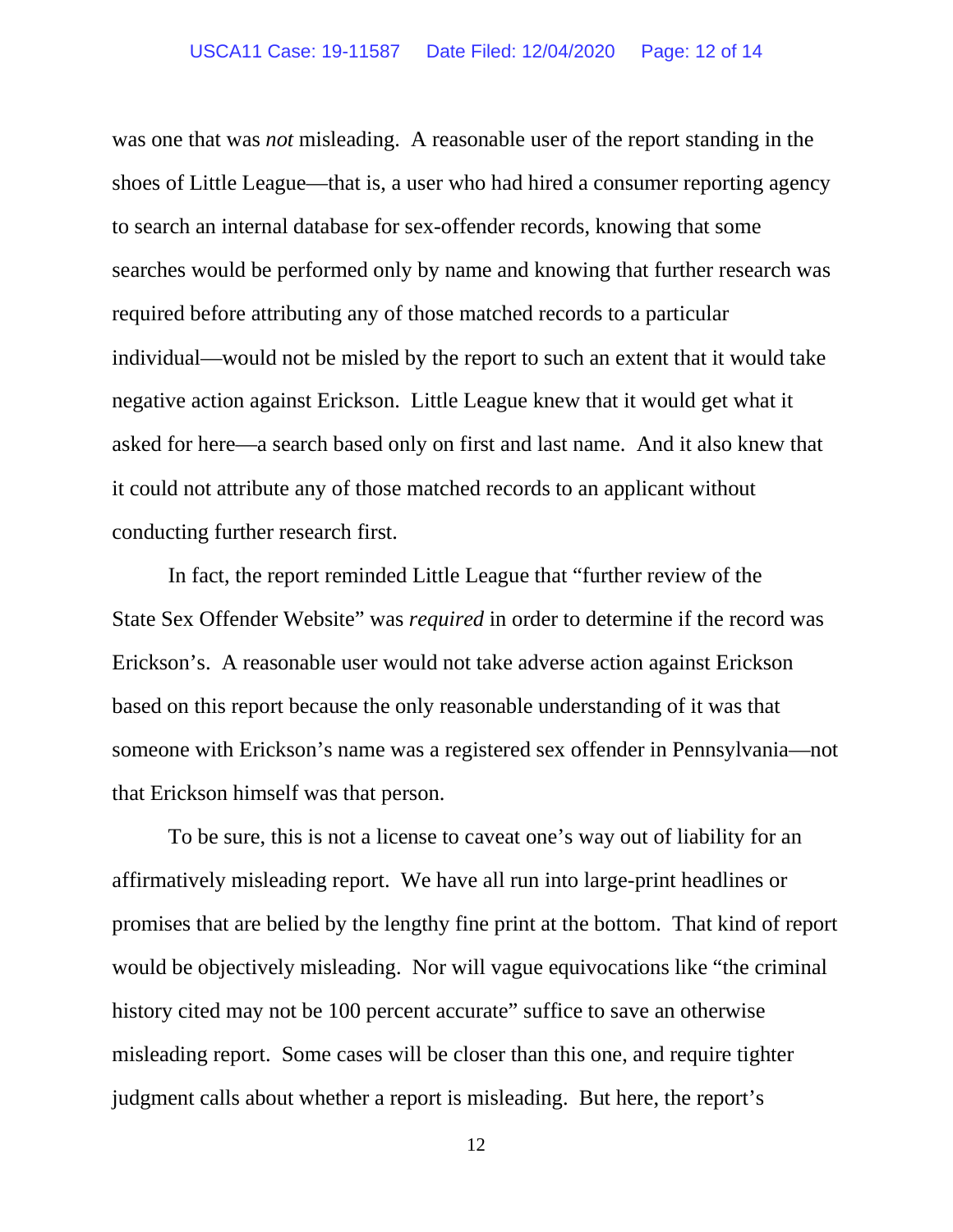language made clear what the report was and was not, and it was prepared consistent with the expectations of the requester.

At bottom, this report was both factually correct and free from potential for misunderstanding. Erickson cannot establish that it was false as a technical matter or that it was likely to mislead its recipient to such an extent that the recipient would take adverse action against Erickson. That means that he failed to prove that the report violated the "maximum possible accuracy" standard of § 1681e(b). And having failed in that way, he cannot make out a prima facie claim under § 1681n. Because Erickson's claim that the report was not maximally accurate cannot go on, we need not consider the district court's independent ground for granting judgment as a matter of law—that the report did not cause Erickson harm.

## C.

Erickson also challenges two of the district court's pretrial evidentiary rulings, arguing that the district court's exclusion of evidence of First Advantage's financial condition and of evidence surrounding his own name change were improper. But both of these pieces of evidence were only relevant for proving damages. And because we already rejected his § 1681e(b) claim on the accuracy point, giving Erickson a chance to prove damages will not help his case. We therefore do not consider either of his secondary claims of error.

\* \* \*

Erickson did not establish an essential element of his claim—that the report prepared by First Advantage violated the Fair Credit Reporting Act's "maximum possible accuracy" standard through technical inaccuracy or because it was